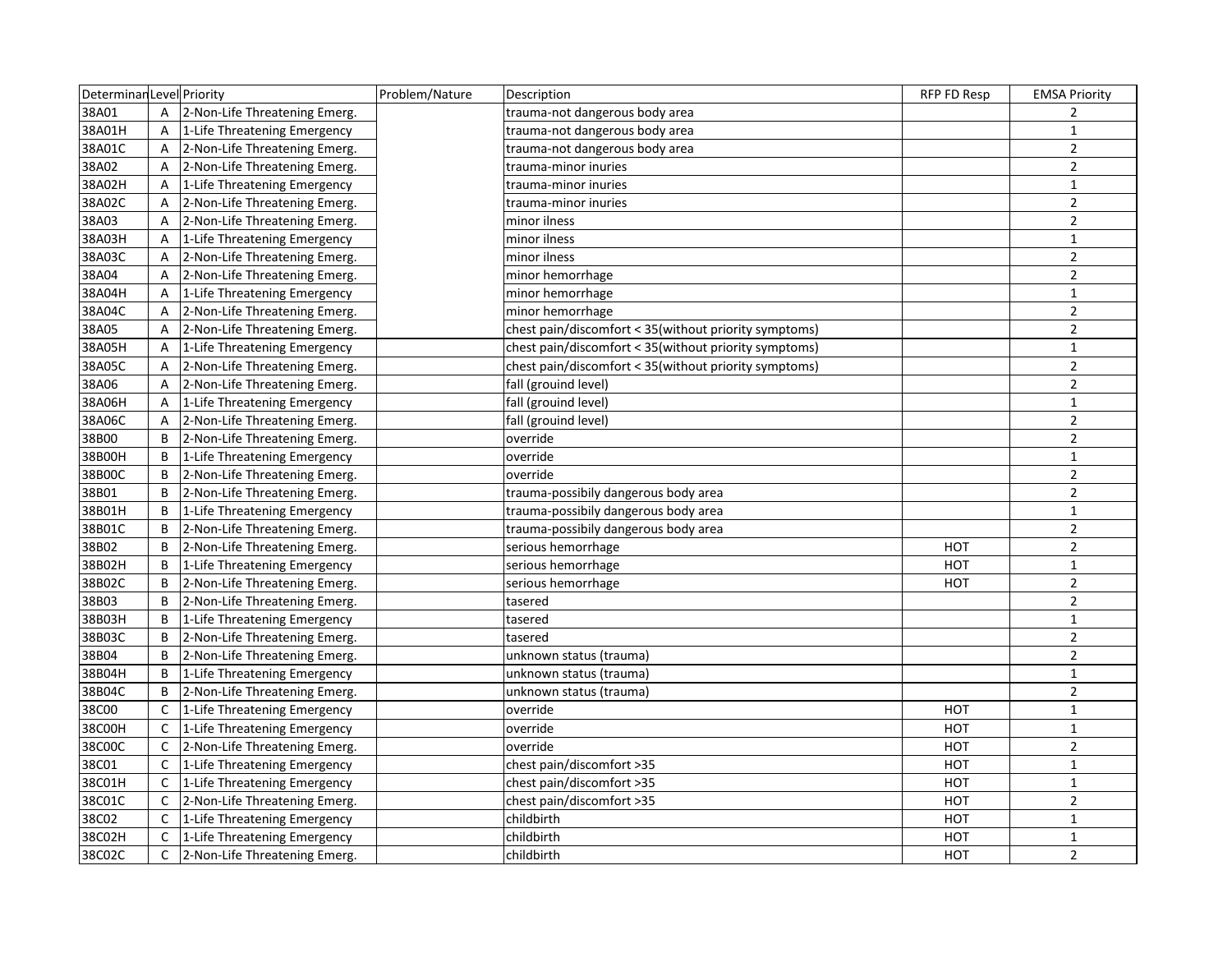| 38C03  |              | C 1-Life Threatening Emergency   | seizure                                                                  | HOT        | $\mathbf{1}$   |
|--------|--------------|----------------------------------|--------------------------------------------------------------------------|------------|----------------|
| 38C03H |              | C   1-Life Threatening Emergency | seizure                                                                  | HOT        | $\mathbf{1}$   |
| 38C03C | $\mathsf{C}$ | 2-Non-Life Threatening Emerg.    | seizure                                                                  | <b>HOT</b> | $\mathbf 2$    |
| 38C04  |              | C 1-Life Threatening Emergency   | stroke                                                                   | <b>HOT</b> | $\mathbf{1}$   |
| 38C04H |              | C   1-Life Threatening Emergency | stroke                                                                   | <b>HOT</b> | $\mathbf{1}$   |
| 38C04C | $\mathsf{C}$ | 2-Non-Life Threatening Emerg.    | stroke                                                                   | HOT        | $\overline{2}$ |
| 38C05  | $\mathsf{C}$ | 1-Life Threatening Emergency     | serious illness                                                          | <b>HOT</b> | $\mathbf{1}$   |
| 38C05H |              | C 1-Life Threatening Emergency   | serious illness                                                          | <b>HOT</b> | $\mathbf{1}$   |
| 38C05C | C            | 2-Non-Life Threatening Emerg.    | serious illness                                                          |            | $\mathbf 2$    |
| 38C06  |              | C 2-Non-Life Threatening Emerg.  | unknown status (medical)                                                 |            | $\overline{2}$ |
| 38C06H | $\mathsf{C}$ | 1-Life Threatening Emergency     | unknown status (medical)                                                 | <b>HOT</b> | $\mathbf{1}$   |
| 38C06C | $\mathsf{C}$ | 2-Non-Life Threatening Emerg.    | unknown status (medical)                                                 |            | $\overline{2}$ |
| 38D00  | D            | 1-Life Threatening Emergency     | override                                                                 | <b>HOT</b> | $\mathbf{1}$   |
| 38D00H | D            | 1-Life Threatening Emergency     | override                                                                 | <b>HOT</b> | $\mathbf{1}$   |
| 38D00C | D            | 2-Non-Life Threatening Emerg.    | override                                                                 | <b>HOT</b> | $\overline{2}$ |
| 38D01  | D            | 1-Life Threatening Emergency     | reported excited delirium                                                | <b>HOT</b> | $\mathbf{1}$   |
| 38D01H | D            | 1-Life Threatening Emergency     | reported excited delirium                                                | <b>HOT</b> | $\mathbf{1}$   |
| 38D01C | D            | 2-Non-Life Threatening Emerg.    | reported excited delirium                                                | <b>HOT</b> | $\overline{2}$ |
| 38D02  | D            | 1-Life Threatening Emergency     | high velocity impact                                                     | <b>HOT</b> | $\mathbf{1}$   |
| 38D02H | D            | 1-Life Threatening Emergency     | high velocity impact                                                     | <b>HOT</b> | $\mathbf 1$    |
| 38D02C | D            | 2-Non-Life Threatening Emerg.    | high velocity impact                                                     | <b>HOT</b> | $\overline{2}$ |
| 38D03  | D            | 1-Life Threatening Emergency     | critical injuries                                                        | <b>HOT</b> | $\mathbf{1}$   |
| 38D03H | D            | 1-Life Threatening Emergency     | critical injuries                                                        | <b>HOT</b> | $\mathbf{1}$   |
| 38D03C |              | D 2-Non-Life Threatening Emerg.  | critical injuries                                                        | <b>HOT</b> | $\overline{2}$ |
| 38D04  | D            | 1-Life Threatening Emergency     | multiple victims                                                         | <b>HOT</b> | $\mathbf 1$    |
| 38D04H | D            | 1-Life Threatening Emergency     | multiple victims                                                         | <b>HOT</b> | $\mathbf{1}$   |
| 38D04C | D            | 2-Non-Life Threatening Emerg.    | multiple victims                                                         | <b>HOT</b> | $\overline{2}$ |
| 38D05  | D            | 1-Life Threatening Emergency     | unconscious                                                              | <b>HOT</b> | $\mathbf 1$    |
| 38D05H | D            | 1-Life Threatening Emergency     | unconscious                                                              | <b>HOT</b> | $\mathbf{1}$   |
| 38D05C | D            | 2-Non-Life Threatening Emerg.    | unconscious                                                              | <b>HOT</b> | $\overline{2}$ |
| 38D06  | D            | 1-Life Threatening Emergency     | not alert                                                                | HOT        | $\mathbf{1}$   |
| 38D06H | D            | 1-Life Threatening Emergency     | not alert                                                                | <b>HOT</b> | $\mathbf 1$    |
| 38D06C | D            | 2-Non-Life Threatening Emerg.    | not alert                                                                | <b>HOT</b> | $\overline{2}$ |
| 38D07  | D            | 1-Life Threatening Emergency     | difficulty breathing                                                     | <b>HOT</b> | $\mathbf{1}$   |
| 38D07H | D            | 1-Life Threatening Emergency     | difficulty breathing                                                     | <b>HOT</b> | $\mathbf{1}$   |
| 38D07C | D            | 2-Non-Life Threatening Emerg.    | difficulty breathing                                                     | <b>HOT</b> | $\overline{2}$ |
| 45A01  | A            | 2-Non-Life Threatening Emerg.    | Unscheduled transport                                                    |            | $\overline{2}$ |
| 45A01a | A            | 2-Non-Life Threatening Emerg.    | unscheduled transport/abdominal pain/problems                            |            | $\mathbf 2$    |
| 45A01b | Α            | 2-Non-Life Threatening Emerg.    | unscheduled transport/allergies(reactions)/envenomations (stings, bites0 |            | $\overline{2}$ |
| 45A01c | A            | 2-Non-Life Threatening Emerg.    | unscheduled transport/back pain(non-traumatic or non-recent trauma)      |            | $\overline{2}$ |
| 45A01d | A            | 2-Non-Life Threatening Emerg.    | unscheduled transport/convulsions/seizures                               |            | $\overline{2}$ |
| 45A01e | A            | 2-Non-Life Threatening Emerg.    | unscheduled transport/diabetic problems                                  |            | $\mathbf 2$    |
| 45A01f | A            | 2-Non-Life Threatening Emerg.    | unscheduled transport/eye probems/injuries                               |            | $\overline{2}$ |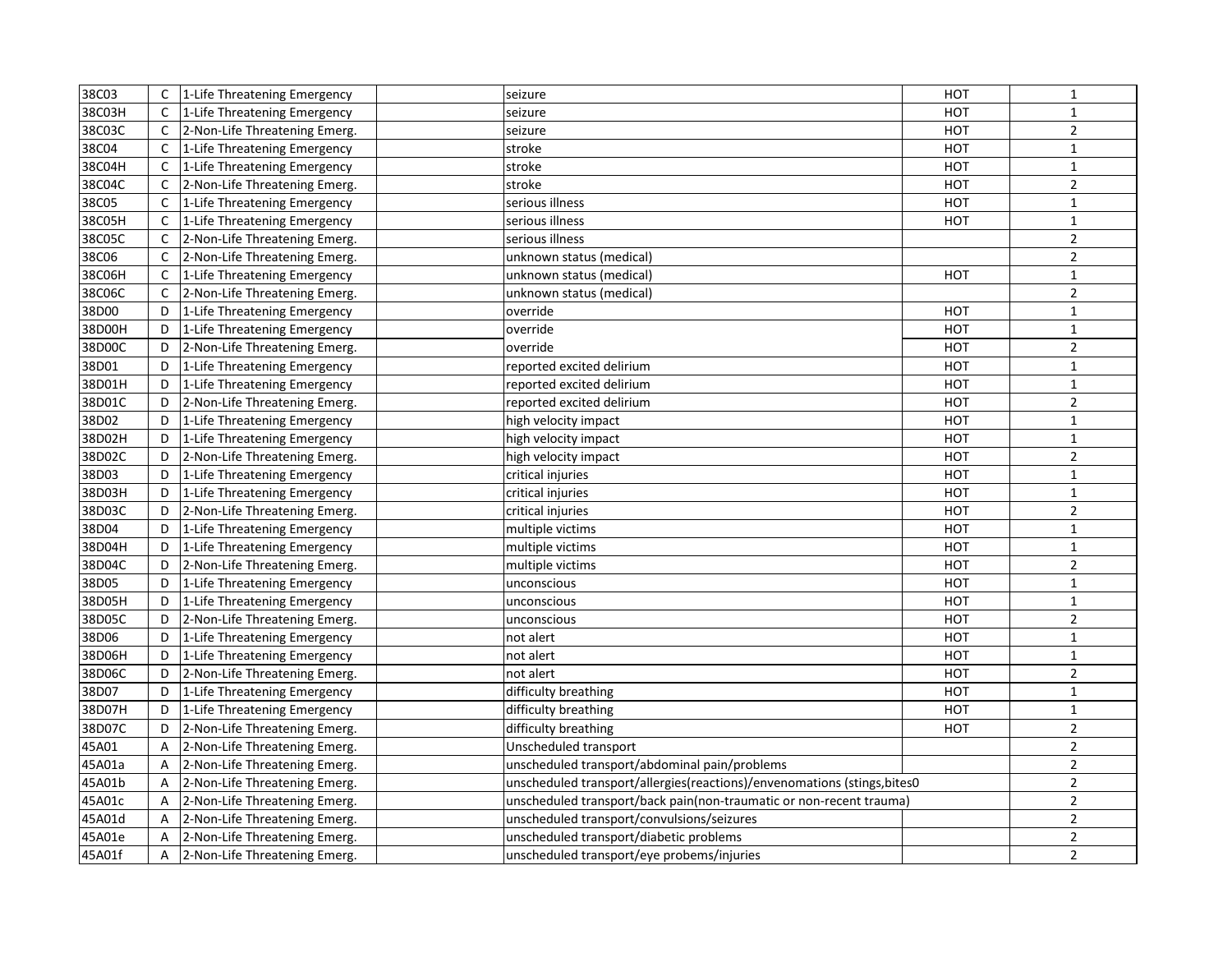| 45A01g |              | A 2-Non-Life Threatening Emerg.  | unscheduled transport/falls                                                       |            | $\overline{2}$ |
|--------|--------------|----------------------------------|-----------------------------------------------------------------------------------|------------|----------------|
| 45A01h | A            | 2-Non-Life Threatening Emerg.    | unscheduled transport/headache                                                    |            | $\overline{2}$ |
| 45A01i | $\mathsf{A}$ | 2-Non-Life Threatening Emerg.    | unscheduled transport/hemorrahge/lacerations                                      |            | $\overline{2}$ |
| 45A01j | A            | 2-Non-Life Threatening Emerg.    | unscheduled transport/traumatic injuries(non-trauma center)                       |            | $\overline{2}$ |
| 45A01k | A            | 2-Non-Life Threatening Emerg.    | unscheduled transport/unconscious/fainting(near)                                  |            | $\overline{2}$ |
| 45B00  | B            | 2-Non-Life Threatening Emerg.    | Unscheduled transport/OVERRIDE                                                    |            | $\overline{2}$ |
| 45B00a | B            | 2-Non-Life Threatening Emerg.    | unscheduled transport/abdominal pain/problems/OVERRIDE                            |            | $\overline{2}$ |
| 45B00b | B            | 2-Non-Life Threatening Emerg.    | unscheduled transport/allergies(reactions)/envenomations (stings, bites)/OVERRIDE |            | $\mathbf 2$    |
| 45B00c | B            | 2-Non-Life Threatening Emerg.    | unscheduled transport/back pain(non-traumatic or non-recent trauma)/OVERRIDE      |            | $\mathbf 2$    |
| 45B00d | B            | 2-Non-Life Threatening Emerg.    | unscheduled transport/convulsions/seizures/OVERRIDE                               |            | $\mathbf 2$    |
| 45B00e | B            | 2-Non-Life Threatening Emerg.    | unscheduled transport/diabetic problems/OVERRIDE                                  |            | $\overline{2}$ |
| 45B00f | B            | 2-Non-Life Threatening Emerg.    | unscheduled transport/eye probems/injuries/OVERRIDE                               |            | $\overline{2}$ |
| 45B00g | B            | 2-Non-Life Threatening Emerg.    | unscheduled transport/falls/OVERRIDE                                              |            | $\overline{2}$ |
| 45B00h | B            | 2-Non-Life Threatening Emerg.    | unscheduled transport/headache/OVERRIDE                                           |            | $\overline{2}$ |
| 45B00i | B            | 2-Non-Life Threatening Emerg.    | unscheduled transport/hemorrahge/lacerations/OVERRIDE                             |            | $\mathbf 2$    |
| 45B00j | B            | 2-Non-Life Threatening Emerg.    | unscheduled transport/traumatic injuries(non-trauma center)/OVERRIDE              |            | $\overline{2}$ |
| 45B00k | B            | 2-Non-Life Threatening Emerg.    | unscheduled transport/unconscious/fainting(near)/OVERRIDE                         |            | $\mathbf 2$    |
| 45B01  | B            | 2-Non-Life Threatening Emerg.    | serious hemorrhage                                                                |            | $\mathbf 2$    |
| 45C00  | C            | 2-Non-Life Threatening Emerg.    | Unscheduled transport/OVERRIDE                                                    |            | $\overline{2}$ |
| 45C00a | $\mathsf{C}$ | 2-Non-Life Threatening Emerg.    | unscheduled transport/abdominal pain/problems/OVERRIDE                            |            | $\overline{2}$ |
| 45C00b | $\mathsf{C}$ | 2-Non-Life Threatening Emerg.    | unscheduled transport/allergies(reactions)/envenomations (stings, bites)/OVERRIDE |            | $\overline{2}$ |
| 45C00c | C            | 2-Non-Life Threatening Emerg.    | unscheduled transport/back pain(non-traumatic or non-recent trauma)/OVERRIDE      |            | $\overline{2}$ |
| 45C00d | $\mathsf{C}$ | 2-Non-Life Threatening Emerg.    | unscheduled transport/convulsions/seizures/OVERRIDE                               |            | $\mathbf 2$    |
| 45C00e | C            | 2-Non-Life Threatening Emerg.    | unscheduled transport/diabetic problems/OVERRIDE                                  |            | $\mathbf 2$    |
| 45C00f | $\mathsf{C}$ | 2-Non-Life Threatening Emerg.    | unscheduled transport/eye probems/injuries/OVERRIDE                               |            | $\mathbf 2$    |
| 45C00g | $\mathsf{C}$ | 2-Non-Life Threatening Emerg.    | unscheduled transport/falls/OVERRIDE                                              |            | $\overline{2}$ |
| 45C00h | $\mathsf{C}$ | 2-Non-Life Threatening Emerg.    | unscheduled transport/headache/OVERRIDE                                           |            | $\overline{2}$ |
| 45C00i | C            | 2-Non-Life Threatening Emerg.    | unscheduled transport/hemorrahge/lacerations/OVERRIDE                             |            | $\overline{2}$ |
| 45C00j | $\mathsf{C}$ | 2-Non-Life Threatening Emerg.    | unscheduled transport/traumatic injuries(non-trauma center)/OVERRIDE              |            | $\overline{2}$ |
| 45C00k | $\mathsf{C}$ | 2-Non-Life Threatening Emerg.    | unscheduled transport/unconscious/fainting(near)/OVERRIDE                         |            | $\overline{2}$ |
| 45C01  | $\mathsf{C}$ | 1-Life Threatening Emergency     | Acute change in LOC                                                               | HOT        | $\mathbf{1}$   |
| 45C02  |              | C   1-Life Threatening Emergency | Acute shortness of breath                                                         | HOT        | $\mathbf{1}$   |
| 45C03  | $\mathsf{C}$ | 1-Life Threatening Emergency     | suspected MI(heart attack)                                                        | <b>HOT</b> | $\mathbf{1}$   |
| 45C04  | $\mathsf{C}$ | 2-Non-Life Threatening Emerg.    | other suspected acute heart conditions                                            | <b>HOT</b> | $\overline{2}$ |
| 45C05  | $\mathsf{C}$ | 1-Life Threatening Emergency     | suspected stroke (<3.5 hours)                                                     | <b>HOT</b> | $\mathbf{1}$   |
| 45C06  | $\mathsf{C}$ | 2-Non-Life Threatening Emerg.    | acute surgical emergency                                                          | HOT        | $\overline{2}$ |
| 45C07  | $\mathsf{C}$ | 2-Non-Life Threatening Emerg.    | ALS medications/equipment                                                         | <b>HOT</b> | $\mathbf 2$    |
| 45C07a | C            | 2-Non-Life Threatening Emerg.    | ALS medications/equipment/abdominal pain                                          | <b>HOT</b> | $\mathbf 2$    |
| 45C07b | C            | 2-Non-Life Threatening Emerg.    | ALS medications/equipment/allergies(reactions)/envenomations (stin                | <b>HOT</b> | $\mathbf 2$    |
| 45C07c | $\mathsf{C}$ | 2-Non-Life Threatening Emerg.    | ALS medications/equipment/back pain(non-traumatic or non-recent t                 | HOT        | $\mathbf 2$    |
| 45C07d | C            | 2-Non-Life Threatening Emerg.    | ALS medications/equipment/convulsions/seizures                                    | <b>HOT</b> | $\mathbf 2$    |
| 45C07e | C            | 2-Non-Life Threatening Emerg.    | ALS medications/equipment/diabetic problems                                       | <b>HOT</b> | $\overline{2}$ |
| 45C07f | C            | 2-Non-Life Threatening Emerg.    | ALS medications/equipment/eye probems/injuries                                    | <b>HOT</b> | $\mathbf 2$    |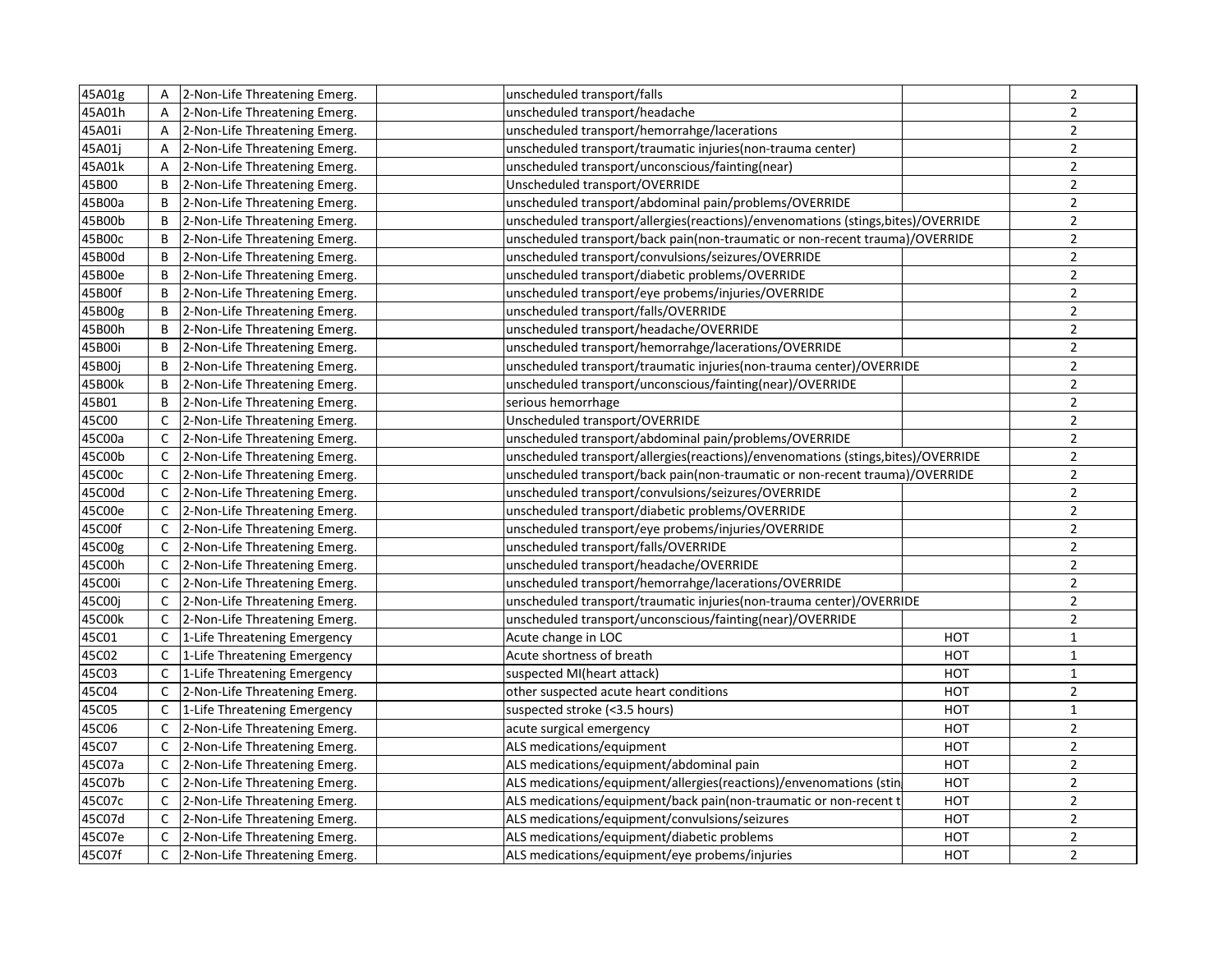| 45C07g |              | C 2-Non-Life Threatening Emerg.  |                                          | ALS medications/equipment/falls                                          | HOT        | $\overline{2}$ |
|--------|--------------|----------------------------------|------------------------------------------|--------------------------------------------------------------------------|------------|----------------|
| 45C07h |              | C 2-Non-Life Threatening Emerg.  |                                          | ALS medictions/equipment/headache                                        | <b>HOT</b> | $\overline{2}$ |
| 45C07i | $\mathsf{C}$ | 2-Non-Life Threatening Emerg.    |                                          | ALS medications/equipment/hemorrahge/lacerations                         | <b>HOT</b> | $\overline{2}$ |
| 45C07j |              | C 2-Non-Life Threatening Emerg.  |                                          | ALS medications/equipment/traumatic injuries(non-trauma center)          | <b>HOT</b> | $\overline{2}$ |
| 45C07k | C            | 2-Non-Life Threatening Emerg.    |                                          | ALS medications/equipment/unconscious/fainting(near)                     | <b>HOT</b> | $\overline{2}$ |
| 45D00  | D            | 2-Non-Life Threatening Emerg.    |                                          | ALS medications/equipment                                                | HOT        | $\overline{2}$ |
| 45D00a | D            | 2-Non-Life Threatening Emerg.    |                                          | ALS medications/equipment/abdominal pain                                 | <b>HOT</b> | $\overline{2}$ |
| 45D00b | D            | 2-Non-Life Threatening Emerg.    |                                          | ALS medications/equipment/allergies(reactions)/envenomations (stin       | HOT        | $\mathbf 2$    |
| 45D00c | D            | 2-Non-Life Threatening Emerg.    |                                          | ALS medications/equipment/back pain(non-traumatic or non-recent t        | <b>HOT</b> | $\overline{2}$ |
| 45D00d | D            | 2-Non-Life Threatening Emerg.    |                                          | ALS medications/equipment/convulsions/seizures                           | <b>HOT</b> | $\mathbf 2$    |
| 45D00e | D            | 2-Non-Life Threatening Emerg.    |                                          | ALS medications/equipment/diabetic problems                              | <b>HOT</b> | $\overline{2}$ |
| 45D00f | D            | 2-Non-Life Threatening Emerg.    |                                          | ALS medications/equipment/eye probems/injuries                           | <b>HOT</b> | $\overline{2}$ |
| 45D00g | D            | 2-Non-Life Threatening Emerg.    |                                          | ALS medications/equipment/falls                                          | <b>HOT</b> | $\overline{2}$ |
| 45D00h | D            | 2-Non-Life Threatening Emerg.    |                                          | ALS medictions/equipment/headache                                        | <b>HOT</b> | $\overline{2}$ |
| 45D00i | D            | 2-Non-Life Threatening Emerg.    |                                          | ALS medications/equipment/hemorrahge/lacerations                         | <b>HOT</b> | $\overline{2}$ |
| 45D00j | D            | 2-Non-Life Threatening Emerg.    |                                          | ALS medications/equipment/traumatic injuries(non-trauma center)          | <b>HOT</b> | $\overline{2}$ |
| 45D00k | D            | 2-Non-Life Threatening Emerg.    |                                          | ALS medications/equipment/unconscious/fainting(near)                     | <b>HOT</b> | $\overline{2}$ |
| 45D01  | D            | 1-Life Threatening Emergency     |                                          | NOT BREATHING/INEFFECTIVE BREATHING                                      | HOT        | $\mathbf{1}$   |
| 45D02  |              | D   1-Life Threatening Emergency |                                          | trauma center criteria                                                   | HOT        | $\mathbf{1}$   |
| 45D03  |              | D   1-Life Threatening Emergency |                                          | emergency response requested                                             | <b>HOT</b> | $\mathbf{1}$   |
| 45D04  | D            | 1-Life Threatening Emergency     |                                          | unscheduled transport (CCT equipment                                     |            | $\mathbf{1}$   |
| 45D05  | D            | 1-Life Threatening Emergency     |                                          | unscheduled transport (CCP equipment)                                    |            | $\mathbf{1}$   |
| 45D06  | D            | 1-Life Threatening Emergency     |                                          | unscheduled transport (NICU equipment                                    |            | $\mathbf 1$    |
| 46A01  | A            | 3-scheduled                      |                                          | Trans/Interfac/Palliat BLS immediate transfer                            |            | $\mathsf 3$    |
| 46A02  | A            | 3-scheduled                      |                                          | trans/Interfac/Palliat  BLS scheduled transfer                           |            | $\overline{3}$ |
| 46A03  | A            | 4-pre-scheduled                  |                                          | trans/Interfac/Palliat BLS pre-scheduled transfer                        |            | 4              |
| 46B00  | B            | 3-scheduled                      | trans/Interfac/Palliat BLS OVERRIDE      |                                                                          |            | 3              |
| 46B01  | B            | 3-scheduled                      |                                          | trans/Interfac/Palliat   BLS immediate transfer/medications/equipment    |            | 3              |
| 46B02  | B            | 3-scheduled                      |                                          | trans/Interfac/Palliat   BLS scheduled transfer/medications/equipment    |            | $\overline{3}$ |
| 46B03  | B            | 4-pre-scheduled                  |                                          | trans/Interfac/Palliat  BLS pre-scheduled transfer/medications/equipment |            | 4              |
| 46C00  | $\mathsf{C}$ | 3-scheduled                      |                                          | trans/Interfac/Palliat BLS medications/equipment OVERRIDE                |            | $\mathbf{3}$   |
| 46C01  | C            | 3-scheduled                      |                                          | trans/Interfac/Palliat ALS immediate transfer/medications/equipment      |            | $\overline{3}$ |
| 46C02  | $\mathsf{C}$ | 3-scheduled                      |                                          | trans/Interfac/Palliat   ALS scheduled transfer/medications/equipment    |            | $\overline{3}$ |
| 46C03  | C            | 4-pre-scheduled                  |                                          | Trans/Interfac/Palliat ALS pre-scheduled transfer/medications/equipment  |            | 4              |
| 46D00  | D            | 3-scheduled                      |                                          | trans/Interfac/Palliat ALS medications/equipment OVERRIDE                |            | $\mathbf{3}$   |
| 46D01  | D            | 3-scheduled                      |                                          | trans/Interfac/Palliat CCT equipment/immediate                           |            | $\overline{3}$ |
| 46D02  | D            | 3-scheduled                      |                                          | trans/Interfac/Palliat CCT equipment/scheduled                           |            | $\mathbf{3}$   |
| 46D03  | D            | 4-pre-scheduled                  | Trans/Interfac/Palliat CCT pre-scheduled |                                                                          |            | $\overline{4}$ |
| 46D04  | D            | 3-scheduled                      |                                          | Trans/Interfac/Palliat CCP equipment/immediate                           |            | $\overline{3}$ |
| 46D05  | D            | 3-scheduled                      |                                          | Trans/Interfac/Palliat CCP equipment/scheduled                           |            | $\overline{3}$ |
| 46D06  | D            | 4-pre-scheduled                  |                                          | Trans/Interfac/Palliat CCP equipment/pre-scheduled                       |            | $\overline{4}$ |
| 46D07  | D            | 3-scheduled                      |                                          | Trans/Interfac/Palliat NICU equipment/immediate                          |            | 3              |
| 46D08  | D            | 3-scheduled                      |                                          | Trans/Interfac/Palliat NICU equipment/scheduled                          |            | 3              |